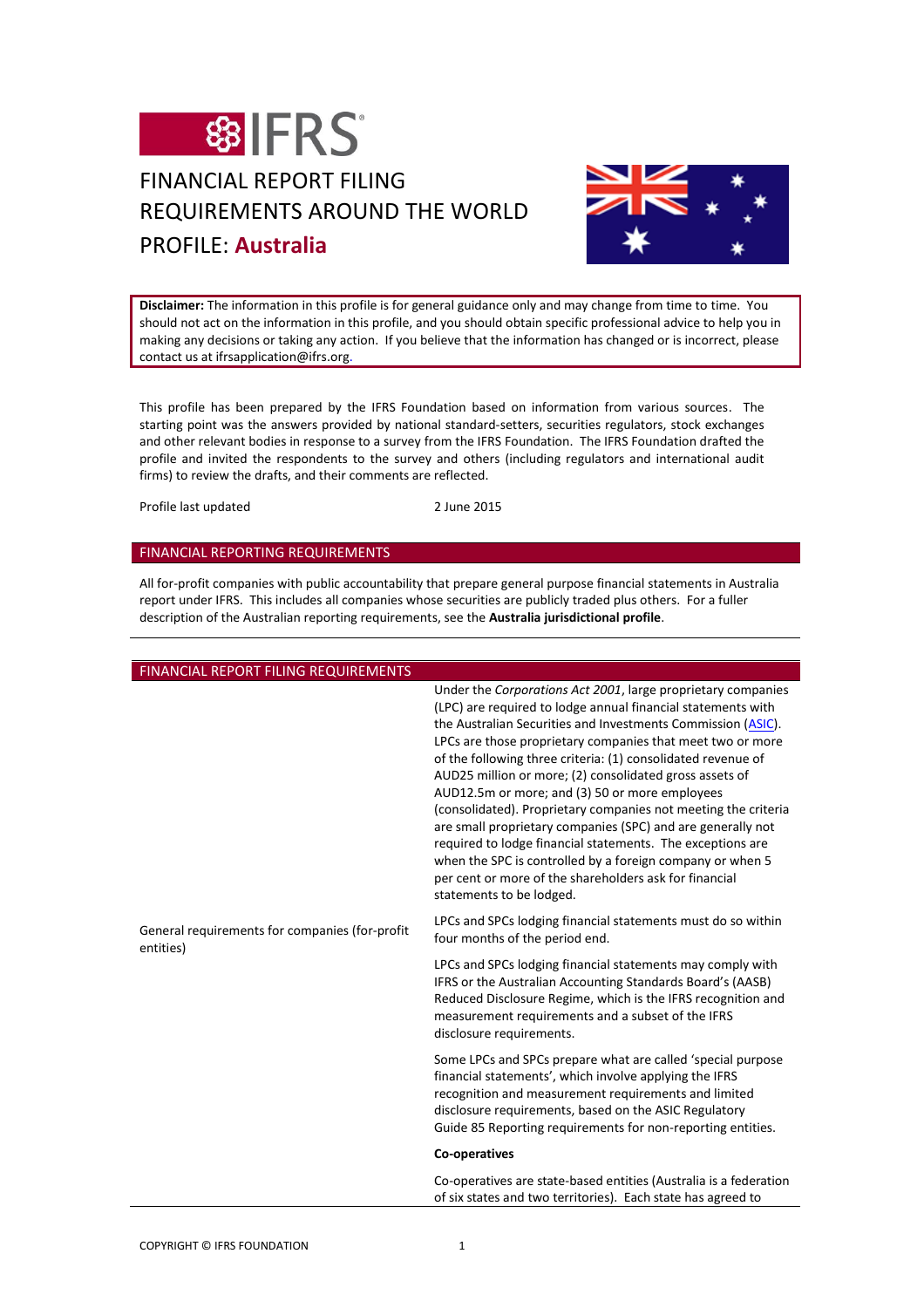### FINANCIAL REPORT FILING REQUIREMENTS

require co-operatives to apply the national companies' law and they report in much the same way as LPCs.

#### **Registered managed investment schemes (MIS)**

These are generally trust structures that seek money from the public, but many are not listed. An MIS is required to lodge financial statements with the **ASIC** annually within three months of the period end. Most also have a half-year reporting obligation.

#### **Foreign registered companies (FRC)**

Many foreign companies operate in Australia as LPCs or SPCs. They must lodge financial statements with the **ASIC** once every calendar year and at intervals of not more than 15 months. Those financial statements are prepared in accordance with the law in the company's place of origin (but would need to be of an acceptable quality, such as being IFRS or US-GAAP compliant).

Listed companies are required to lodge their (IFRS) financial statements with the **ASIC** and the Australian Securities Exchange (ASX) or other relevant market operators.

An ASIC class order allows listed companies to lodge only with the ASX, an agent for the ASIC, which then passes the financial statements to the ASIC.

Listed companies must lodge financial statements annually and half-yearly.

Listed companies must lodge annual financial reports with the ASIC within three months of the end of the financial year and half-year financial statements within 75 days of the end of the half-year.

| <b>GENERAL ELECTRONIC FILING REQUIREMENTS</b> |                                                                                                                                                                                                                  |
|-----------------------------------------------|------------------------------------------------------------------------------------------------------------------------------------------------------------------------------------------------------------------|
| General requirement for companies             | Disclosing entities (which are essentially entities entitled to<br>seek money from the general public) are required to lodge<br>financial reports half-yearly. Electronic filing is under a<br>voluntary regime. |
| Listed companies                              | Listed companies are required to lodge financial reports<br>half-yearly. Electronic filing is under a voluntary regime.                                                                                          |

| What type or format of structured electronic<br>filing is required or permitted? | XBRL or inline XBRL (IXBRL)                                                           |  |
|----------------------------------------------------------------------------------|---------------------------------------------------------------------------------------|--|
| What is the purpose of the electronic filing?                                    | Disclosure for investors, credit analysts and other<br>users of financial statements. |  |
| What documents are required to be filed to<br>the electronic filing system?      | Instance document in XBRL or IXBRL                                                    |  |
|                                                                                  | No accompanying documents required                                                    |  |
|                                                                                  | extension schemas<br>(a)                                                              |  |

Listed companies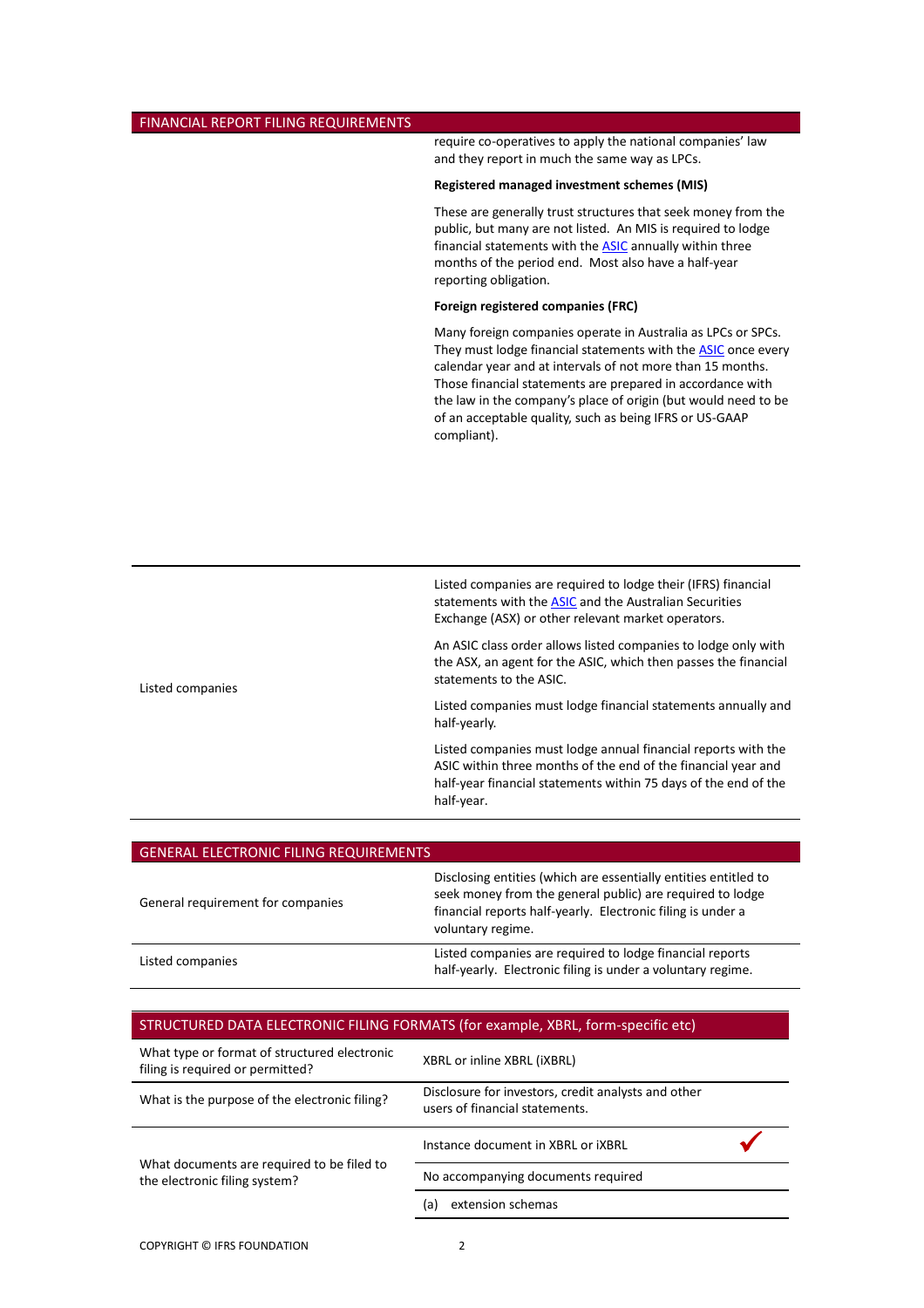|                                                                                    | presentation linkbases<br>(b)                                                      |
|------------------------------------------------------------------------------------|------------------------------------------------------------------------------------|
|                                                                                    | definition linkbases<br>(c)                                                        |
|                                                                                    | calculation linkbases<br>(d)                                                       |
|                                                                                    | label linkbases<br>(e)                                                             |
|                                                                                    | reference linkbases<br>(f)                                                         |
|                                                                                    | formula linkbases<br>(g)                                                           |
|                                                                                    | (h)<br>Australian companies are not allowed to<br>make extensions to the taxonomy. |
| Is the financial data provided in XBRL format<br>publicly available?               | Yes<br>https://connectonline.asic.gov.au/                                          |
| Is the XBRL reporting system based on the<br>IFRS Taxonomy issued by the IASB?     | Yes                                                                                |
| If no, what are the reasons for not using the<br>IFRS Taxonomy?                    | N/A                                                                                |
| Is the IFRS for SMEs filing adopted in the XBRL<br>reporting system?               | <b>No</b>                                                                          |
| If no, are there any plans to implement the<br>IFRS for SMEs filing in the future? | No plans at present                                                                |

# EXTENT OF THE IFRS TAXONOMY ADOPTED IN THE XBRL REPORTING SYSTEM

| How is the XBRL financial statement reporting<br>system set up?      |     | The ASIC uses the IFRS Taxonomy as it is released by the<br>IFRS Foundation. Australian extensions are added to the<br>IFRS Taxonomy to cover specific Australian disclosure<br>requirements. No change is made to the architecture of the<br><b>IFRS Taxonomy.</b><br>The IFRS Taxonomy with Australian extensions is published on<br>the Australian Standard Business Reporting (SBR) website for<br>companies to use when preparing XBRL financial reports. |
|----------------------------------------------------------------------|-----|----------------------------------------------------------------------------------------------------------------------------------------------------------------------------------------------------------------------------------------------------------------------------------------------------------------------------------------------------------------------------------------------------------------------------------------------------------------|
| What is (are) the intended purpose(s) of the<br>local base taxonomy? | (a) | to adopt the IFRS Taxonomy in a way that is<br>consistent with locally endorsed IFRS and<br>the endorsement process.                                                                                                                                                                                                                                                                                                                                           |
|                                                                      | (b) | to restrict filers' ability or requirement to<br>make extensions.                                                                                                                                                                                                                                                                                                                                                                                              |
|                                                                      | (c) | to take a back-up of the IFRS Taxonomy<br>locally.                                                                                                                                                                                                                                                                                                                                                                                                             |
|                                                                      | (d) | to include extension items for local legal<br>and regulatory requirements.                                                                                                                                                                                                                                                                                                                                                                                     |
|                                                                      | (e) | to include extension items for reporting<br>metadata.                                                                                                                                                                                                                                                                                                                                                                                                          |
|                                                                      | (f) | the IFRS Taxonomy is adopted as it is.<br>Australian extensions are added but the<br>ASIC follows the architecture of the IFRS<br>Taxonomy.                                                                                                                                                                                                                                                                                                                    |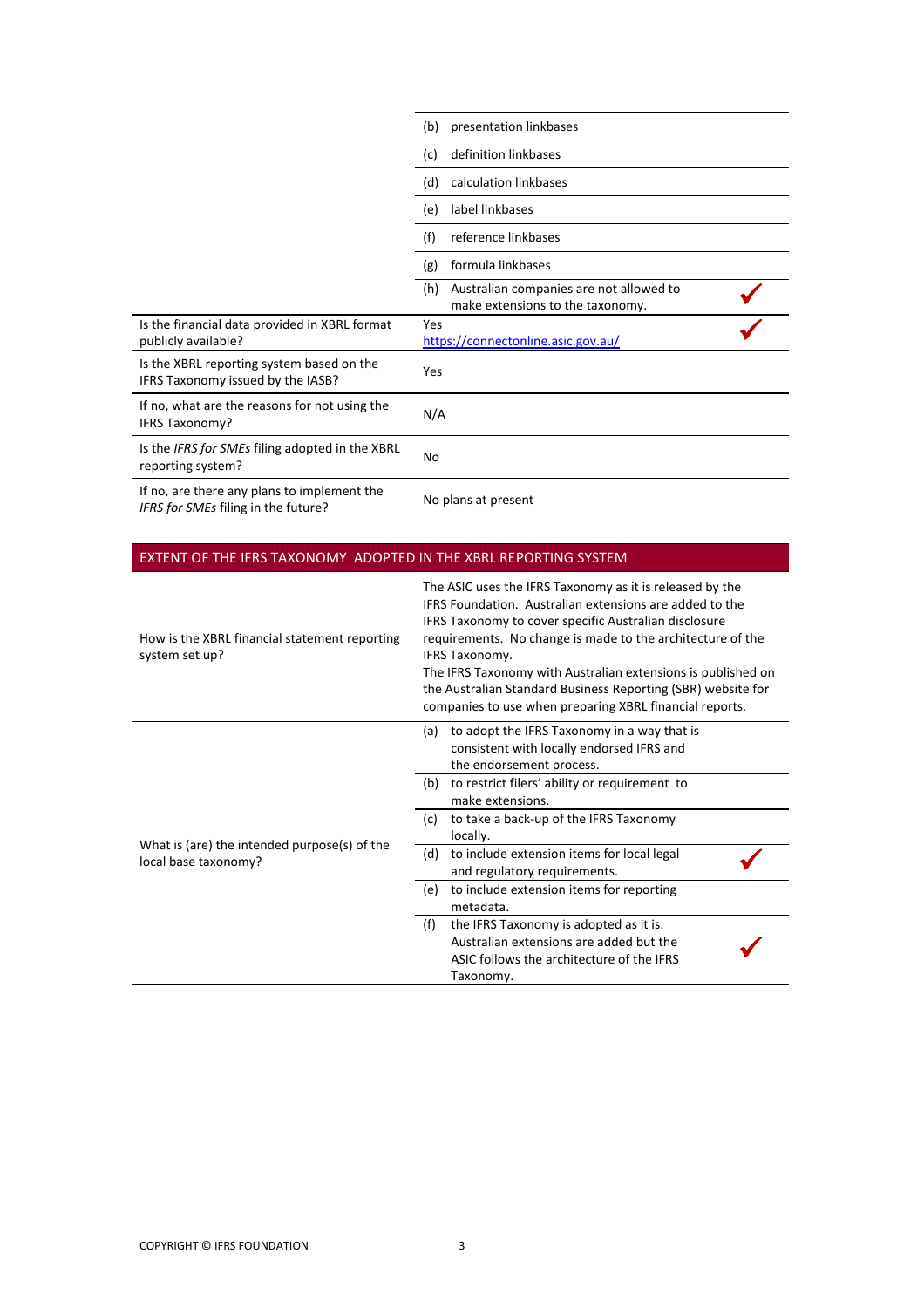| EXTENT OF THE IFRS TAXONOMY ADOPTED IN THE XBRL REPORTING SYSTEM                                                       |     |                                                                                                                                                                                |  |
|------------------------------------------------------------------------------------------------------------------------|-----|--------------------------------------------------------------------------------------------------------------------------------------------------------------------------------|--|
|                                                                                                                        | (a) | taxonomy schemas                                                                                                                                                               |  |
|                                                                                                                        | (b) | presentation linkbases                                                                                                                                                         |  |
|                                                                                                                        | (c) | definition linkbases                                                                                                                                                           |  |
|                                                                                                                        | (d) | calculation linkbases                                                                                                                                                          |  |
| Which IFRS Taxonomy files are used?                                                                                    | (e) | label linkbases                                                                                                                                                                |  |
|                                                                                                                        | (f) | reference linkbases                                                                                                                                                            |  |
|                                                                                                                        | (g) | formula linkbases                                                                                                                                                              |  |
|                                                                                                                        |     | (h) all files are used except certain elements<br>within the IFRS Taxonomy, which are not<br>applicable in Australia. These will be<br>removed from the presentation linkbase. |  |
|                                                                                                                        | (a) | taxonomy schemas                                                                                                                                                               |  |
|                                                                                                                        | (b) | presentation linkbases                                                                                                                                                         |  |
|                                                                                                                        | (c) | definition linkbases                                                                                                                                                           |  |
|                                                                                                                        | (d) | calculation linkbases                                                                                                                                                          |  |
| Which part(s) of the IFRS (local) Taxonomy do                                                                          | (e) | label linkbases                                                                                                                                                                |  |
| filers' submissions import/refer to?                                                                                   | (f) | reference linkbases                                                                                                                                                            |  |
|                                                                                                                        | (g) | formula linkbases                                                                                                                                                              |  |
|                                                                                                                        | (h) | all linkbases                                                                                                                                                                  |  |
|                                                                                                                        | (i) | N/A                                                                                                                                                                            |  |
| Are filers permitted to replace or override any<br>aspects or specified features of the IFRS (local)<br>Taxonomy?      | No  |                                                                                                                                                                                |  |
| If yes, which aspects and how does this work?                                                                          | (a) | presentation structure                                                                                                                                                         |  |
|                                                                                                                        |     | (b) definition linkbase structure                                                                                                                                              |  |
|                                                                                                                        | (c) | labels                                                                                                                                                                         |  |
|                                                                                                                        | (d) | others                                                                                                                                                                         |  |
|                                                                                                                        |     | (e) $N/A$                                                                                                                                                                      |  |
| What is the scope or coverage of XBRL<br>filing/tagging?                                                               |     | If XBRL financial reports are lodged, the ASIC requires detailed<br>tagging for primary financial statements and notes, which<br>should cover all numeric facts and texts.     |  |
| Are there any plans to extend the coverage of                                                                          | N/A |                                                                                                                                                                                |  |
| the XBRL filing/tagging in the future?<br>Which version(s) of the IFRS Taxonomy is (are)<br>being used?                |     | IFRS Taxonomy 2014 released on 5 March 2014.                                                                                                                                   |  |
| If the taxonomy is to be updated to the<br>2014/2015 version, which of the following<br>module(s) is (are) to be used? | (a) | full IFRS is being used                                                                                                                                                        |  |
|                                                                                                                        | (b) | SME reporting                                                                                                                                                                  |  |
|                                                                                                                        | (c) | <b>Management Commentary</b>                                                                                                                                                   |  |
|                                                                                                                        | (d) | N/A                                                                                                                                                                            |  |
| Any guidelines or submission rules for filers?                                                                         | Yes | http://www.sbr.gov.au/software-developers/developer-<br>tools/asic/asic-finrpt                                                                                                 |  |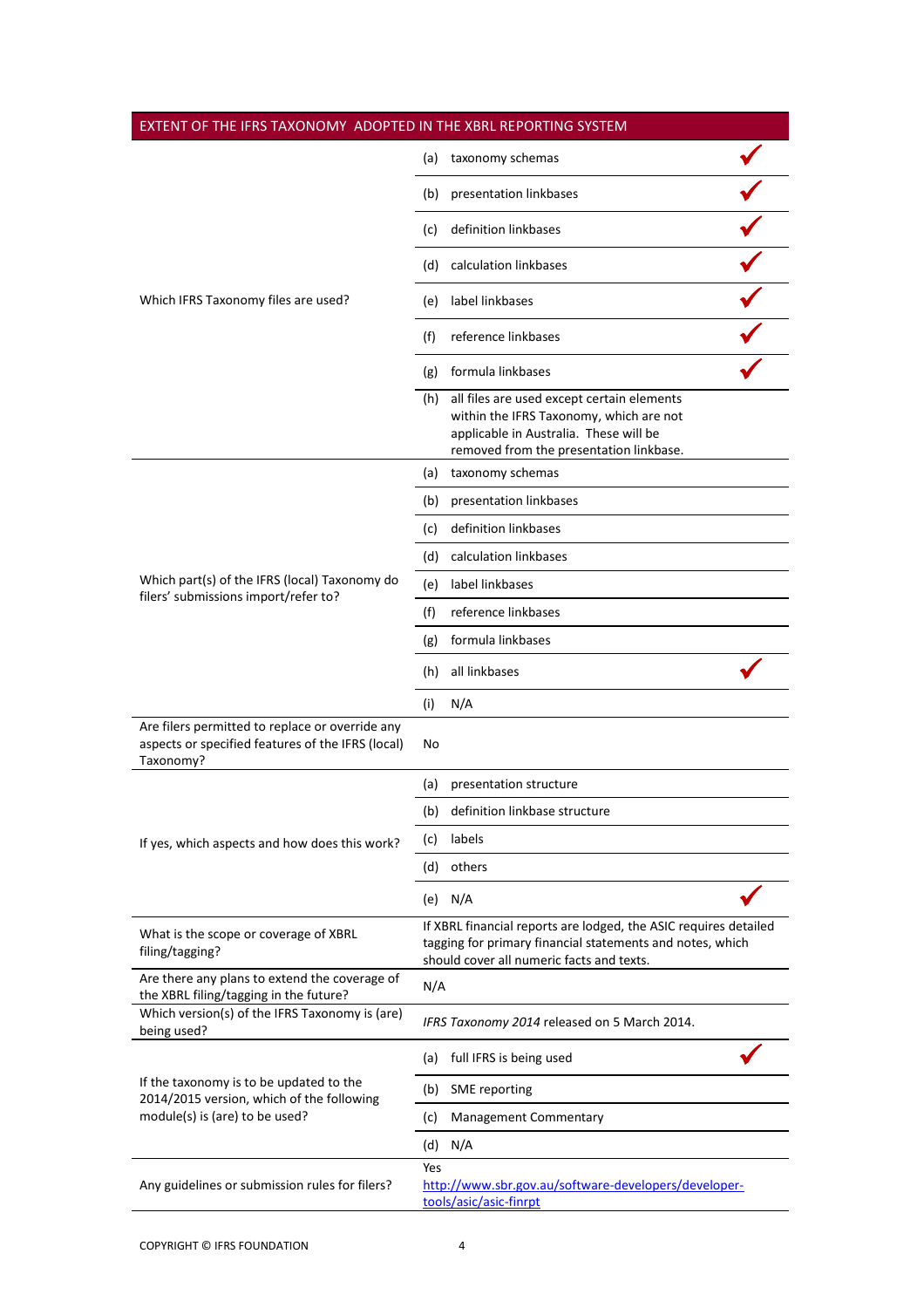#### USE OF XBRL BY OTHER BODIES

Do bodies in this jurisdiction use XBRL for purposes other than general purpose financial reports? (For example, taxation authorities, statistical purposes etc.)

Yes. The **SBR** is an XBRL-based reporting programme.

# USE OF XBRL BY OTHER BODIES

Do bodies in this jurisdiction use XBRL for purposes other than general purpose financial reports? (For example, taxation authorities, statistical purposes etc.)

Yes. The **SBR** is an XBRL-based reporting programme.

# <span id="page-4-0"></span>STANDARD BUSINESS REPORTING (SBR)

The SBR is a standard approach that was introduced by the Australian Government. Preparers can reduce administration time because filings required by the Australian Taxation Office, the Australian Prudential Regulatory Authority, State Revenue Offices, etc. can be completed by filing once. Except for the filing with the ASIC as previously described, the locally developed SBR AU Taxonomy is used.

| PRIMARY CONTACTS         |                                                                                                                                                                                                                                                                                                                                                                                                                                                                                                                                                                                                                                                                                                                                                                                                                                                                          |
|--------------------------|--------------------------------------------------------------------------------------------------------------------------------------------------------------------------------------------------------------------------------------------------------------------------------------------------------------------------------------------------------------------------------------------------------------------------------------------------------------------------------------------------------------------------------------------------------------------------------------------------------------------------------------------------------------------------------------------------------------------------------------------------------------------------------------------------------------------------------------------------------------------------|
| Organisation             | Australian Accounting Standards Board (AASB)                                                                                                                                                                                                                                                                                                                                                                                                                                                                                                                                                                                                                                                                                                                                                                                                                             |
| Role of the organisation | The AASB is an independent Australian Government agency<br>under the Australian Securities and Investments Commission<br>Act 2001 (the 'AS IC Act'). Under the ASIC Act, the statutory<br>functions of the AASB are:<br>(a) to develop a conceptual framework for the purpose of<br>evaluating proposed Standards;<br>(b) to make accounting Standards under Section 334 of the<br>Corporations Act 2001;<br>(c) to formulate accounting Standards for other purposes;<br>(d) to participate in, and contribute to, the development of a<br>single set of accounting Standards for worldwide use; and<br>(e) to advance and promote the main objects of Part 12 of the<br>ASIC Act, which include reducing the cost of capital,<br>enabling Australian entities to compete effectively<br>overseas and maintaining investor confidence within the<br>Australian economy. |
| Website                  | www.aasb.gov.au                                                                                                                                                                                                                                                                                                                                                                                                                                                                                                                                                                                                                                                                                                                                                                                                                                                          |
| Email contact            | standard@aasb.gov.au                                                                                                                                                                                                                                                                                                                                                                                                                                                                                                                                                                                                                                                                                                                                                                                                                                                     |
| Organisation             | Australian Securities & Investments Commission (ASIC)                                                                                                                                                                                                                                                                                                                                                                                                                                                                                                                                                                                                                                                                                                                                                                                                                    |
| Role of the organisation | The ASIC is Australia's corporate, markets and financial<br>services regulator.<br>The ASIC contributes to Australia's economic reputation and<br>wellbeing by ensuring that Australia's financial markets are fair<br>and transparent, supported by confident and informed<br>investors and consumers.<br>The ASIC is an independent Australian Government body. The<br>ASIC is set up under and administers the Australian Securities<br>and Investments Commission Act 2001, and carries out most of<br>its work under the Corporations Act 2001.<br>All companies that meet the conditions described in the<br>Corporations Act must prepare and lodge with the ASIC their<br>financial reports, which will be made available to the public.<br>These financial reports are reviewed in the ASIC's surveillance<br>programmes.                                       |